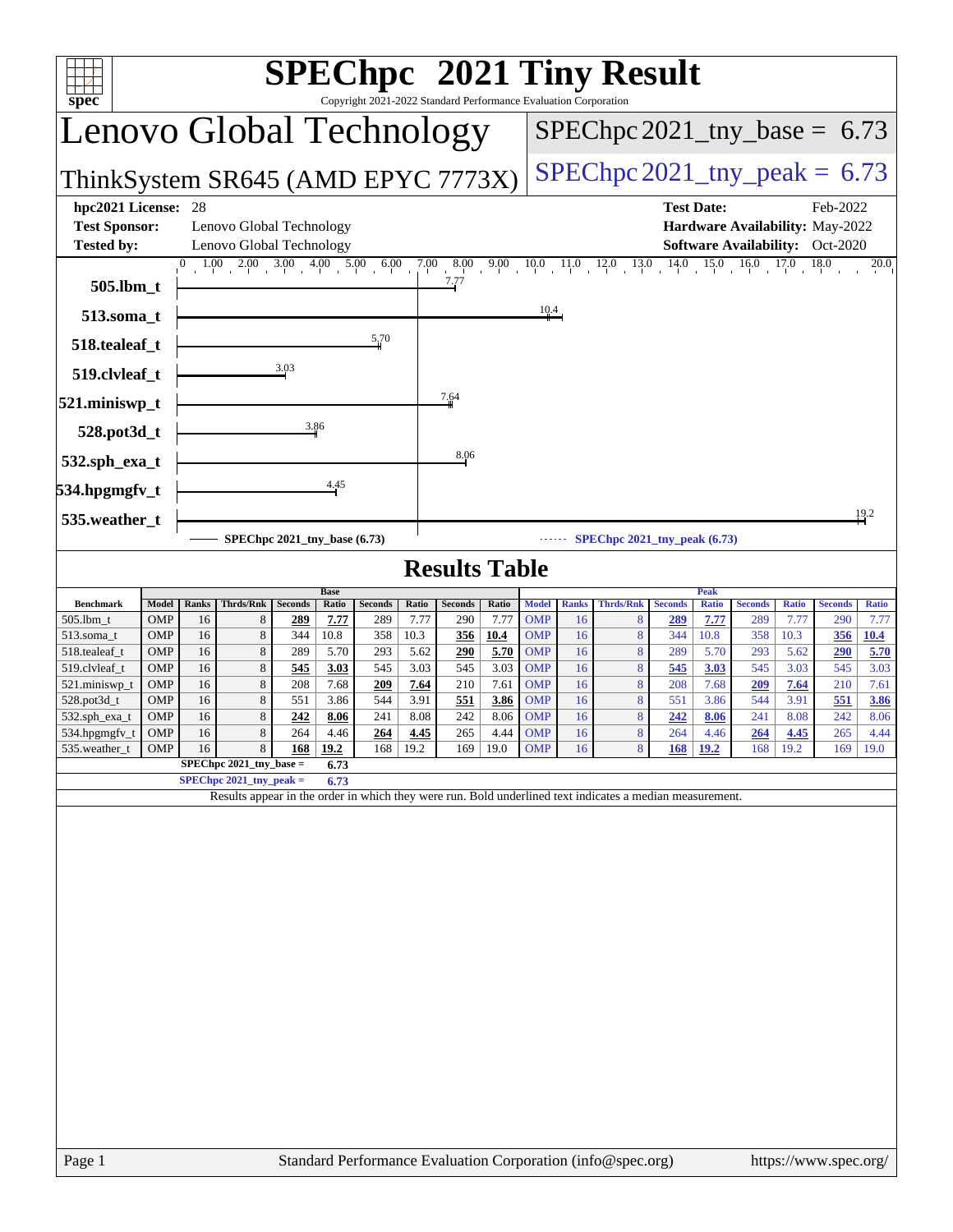| $SPEC$ hpc <sup><math>m</math></sup> 2021 Tiny Result<br>spec<br>Copyright 2021-2022 Standard Performance Evaluation Corporation                                                                                                                                                                                                                                                                                                                                                                                                                 |                                                                                                                                                                                                                                                                                                                                                                                                                                                                            |                           |                                                                                                                                                                                                                                                                                                                                                                                          |  |  |  |  |
|--------------------------------------------------------------------------------------------------------------------------------------------------------------------------------------------------------------------------------------------------------------------------------------------------------------------------------------------------------------------------------------------------------------------------------------------------------------------------------------------------------------------------------------------------|----------------------------------------------------------------------------------------------------------------------------------------------------------------------------------------------------------------------------------------------------------------------------------------------------------------------------------------------------------------------------------------------------------------------------------------------------------------------------|---------------------------|------------------------------------------------------------------------------------------------------------------------------------------------------------------------------------------------------------------------------------------------------------------------------------------------------------------------------------------------------------------------------------------|--|--|--|--|
|                                                                                                                                                                                                                                                                                                                                                                                                                                                                                                                                                  | Lenovo Global Technology                                                                                                                                                                                                                                                                                                                                                                                                                                                   |                           | $SPEC$ hpc 2021_tny_base = 6.73                                                                                                                                                                                                                                                                                                                                                          |  |  |  |  |
|                                                                                                                                                                                                                                                                                                                                                                                                                                                                                                                                                  | ThinkSystem SR645 (AMD EPYC 7773X)                                                                                                                                                                                                                                                                                                                                                                                                                                         |                           | $SPEC$ hpc 2021_tny_peak = 6.73                                                                                                                                                                                                                                                                                                                                                          |  |  |  |  |
| hpc2021 License: 28                                                                                                                                                                                                                                                                                                                                                                                                                                                                                                                              |                                                                                                                                                                                                                                                                                                                                                                                                                                                                            |                           | <b>Test Date:</b><br>Feb-2022                                                                                                                                                                                                                                                                                                                                                            |  |  |  |  |
| <b>Test Sponsor:</b><br><b>Tested by:</b>                                                                                                                                                                                                                                                                                                                                                                                                                                                                                                        | Lenovo Global Technology<br>Lenovo Global Technology                                                                                                                                                                                                                                                                                                                                                                                                                       |                           | Hardware Availability: May-2022<br>Software Availability: Oct-2020                                                                                                                                                                                                                                                                                                                       |  |  |  |  |
|                                                                                                                                                                                                                                                                                                                                                                                                                                                                                                                                                  | <b>Hardware Summary</b>                                                                                                                                                                                                                                                                                                                                                                                                                                                    |                           | <b>Software Summary</b>                                                                                                                                                                                                                                                                                                                                                                  |  |  |  |  |
| Type of System:<br>Compute Node:<br>Interconnect:<br>File Server Node:<br>Compute Nodes Used: 1<br><b>Total Chips:</b><br><b>Total Cores:</b><br><b>Total Threads:</b><br><b>Total Memory:</b><br>Max. Peak Threads:                                                                                                                                                                                                                                                                                                                             | Homogenous<br>ThinkSystem SR645<br>Nvidia Mellanox ConnectX-6 HDR<br>ThinkSystem SR645<br>2<br>128<br>128<br>1 TB<br>8                                                                                                                                                                                                                                                                                                                                                     | Compiler:<br>MPI Library: | Intel C/C++/Fortran Compiler 2021.5.0<br>Intel MPI 2021.5<br>Other MPI Info:<br>$-$<br>Other Software:<br>$-$<br><b>Base Parallel Model:</b><br><b>OMP</b><br><b>Base Ranks Run:</b><br>16<br><b>Base Threads Run:</b><br>8<br>Peak Parallel Models:<br><b>OMP</b><br>Minimum Peak Ranks: 16<br>Maximum Peak Ranks: 16<br>Max. Peak Threads:<br>8<br>Min. Peak Threads:<br>8             |  |  |  |  |
|                                                                                                                                                                                                                                                                                                                                                                                                                                                                                                                                                  | <b>Node Description: ThinkSystem SR645</b>                                                                                                                                                                                                                                                                                                                                                                                                                                 |                           |                                                                                                                                                                                                                                                                                                                                                                                          |  |  |  |  |
|                                                                                                                                                                                                                                                                                                                                                                                                                                                                                                                                                  | <b>Hardware</b>                                                                                                                                                                                                                                                                                                                                                                                                                                                            |                           | <b>Software</b>                                                                                                                                                                                                                                                                                                                                                                          |  |  |  |  |
| Number of nodes:<br>Uses of the node:<br>Vendor:<br>Model:<br><b>CPU</b> Name:<br>$CPU(s)$ orderable:<br>Chips enabled:<br>Cores enabled:<br>Cores per chip:<br>Threads per core:<br><b>CPU MHz:</b><br>Primary Cache:<br>Secondary Cache:<br>L3 Cache:<br>Other Cache:<br>Memory:<br>Disk Subsystem:<br>Other Hardware:<br><b>Accel Count:</b><br>Accel Model:<br>Accel Vendor:<br>Accel Type:<br>Accel Connection:<br>Accel ECC enabled:<br>Accel Description:<br>Adapter:<br>Number of Adapters: 1<br>Slot Type:<br>Data Rate:<br>Ports Used: | 1<br>Compute<br>Lenovo Global Technology<br>ThinkSystem SR645<br>AMD EPYC 7773X<br>1,2 chips<br>2<br>128<br>64<br>1<br>CPU Characteristics: Max Boost Clock up to 3.5 GHz<br>2200<br>$32$ KB I + 32 KB D on chip per core<br>512 KB I+D on chip per core<br>768 MB I+D on chip per chip<br>96 MB shared / 8 cores<br>None<br>1 TB (16 x 64 GB 2Rx4 PC4-3200A-R)<br>1 x 7.68 TB 2.5" SSD<br>None<br>--<br>Mellanox ConnectX-6 HDR<br>PCI-Express 4.0 x16<br>$200$ Gb/s<br>1 | Adapter:                  | Accelerator Driver: --<br>Mellanox ConnectX-6 HDR<br><b>Adapter Driver:</b><br>$5.2 - 1.0.4$<br><b>Adapter Firmware:</b><br>20.28.1002<br>Red Hat Enterprise Linux Server release 8.3,<br><b>Operating System:</b><br>Kernel 4.18.0-193.el8.x86_64<br>Local File System:<br>xfs<br>Shared File System: NFS<br><b>System State:</b><br>Multi-user, run level 3<br>Other Software:<br>None |  |  |  |  |
|                                                                                                                                                                                                                                                                                                                                                                                                                                                                                                                                                  | (Continued on next page)                                                                                                                                                                                                                                                                                                                                                                                                                                                   |                           |                                                                                                                                                                                                                                                                                                                                                                                          |  |  |  |  |
| Page 2                                                                                                                                                                                                                                                                                                                                                                                                                                                                                                                                           | Standard Performance Evaluation Corporation (info@spec.org)                                                                                                                                                                                                                                                                                                                                                                                                                | https://www.spec.org/     |                                                                                                                                                                                                                                                                                                                                                                                          |  |  |  |  |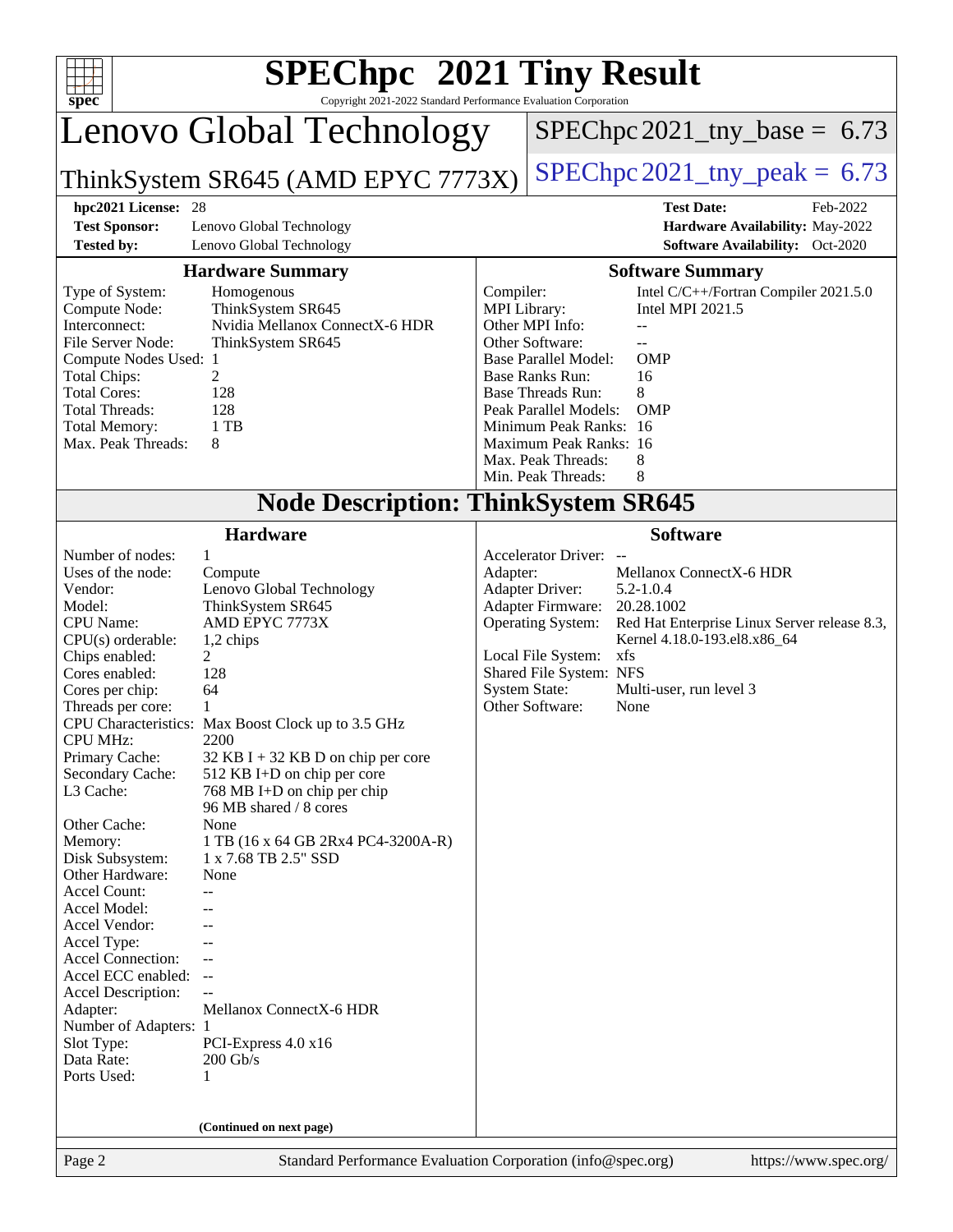| $spec^*$                                                                                                                                                                                                                                                                                                                                                                                                                                                                      | $SPEC$ hpc <sup>™</sup> 2021 Tiny Result<br>Copyright 2021-2022 Standard Performance Evaluation Corporation                                                                                                                                                                                                                                                                                                                                         |          |                                                                                                                                                                                                                                                                                                                                                  |  |  |  |  |  |
|-------------------------------------------------------------------------------------------------------------------------------------------------------------------------------------------------------------------------------------------------------------------------------------------------------------------------------------------------------------------------------------------------------------------------------------------------------------------------------|-----------------------------------------------------------------------------------------------------------------------------------------------------------------------------------------------------------------------------------------------------------------------------------------------------------------------------------------------------------------------------------------------------------------------------------------------------|----------|--------------------------------------------------------------------------------------------------------------------------------------------------------------------------------------------------------------------------------------------------------------------------------------------------------------------------------------------------|--|--|--|--|--|
|                                                                                                                                                                                                                                                                                                                                                                                                                                                                               | Lenovo Global Technology                                                                                                                                                                                                                                                                                                                                                                                                                            |          | $SPEC$ hpc 2021_tny_base = 6.73                                                                                                                                                                                                                                                                                                                  |  |  |  |  |  |
|                                                                                                                                                                                                                                                                                                                                                                                                                                                                               | ThinkSystem SR645 (AMD EPYC 7773X)                                                                                                                                                                                                                                                                                                                                                                                                                  |          | $SPEC$ hpc 2021_tny_peak = 6.73                                                                                                                                                                                                                                                                                                                  |  |  |  |  |  |
| hpc2021 License: 28                                                                                                                                                                                                                                                                                                                                                                                                                                                           |                                                                                                                                                                                                                                                                                                                                                                                                                                                     |          | <b>Test Date:</b><br>Feb-2022                                                                                                                                                                                                                                                                                                                    |  |  |  |  |  |
| <b>Test Sponsor:</b><br><b>Tested by:</b>                                                                                                                                                                                                                                                                                                                                                                                                                                     | Lenovo Global Technology<br>Lenovo Global Technology                                                                                                                                                                                                                                                                                                                                                                                                |          | Hardware Availability: May-2022<br>Software Availability: Oct-2020                                                                                                                                                                                                                                                                               |  |  |  |  |  |
|                                                                                                                                                                                                                                                                                                                                                                                                                                                                               | <b>Node Description: ThinkSystem SR645</b>                                                                                                                                                                                                                                                                                                                                                                                                          |          |                                                                                                                                                                                                                                                                                                                                                  |  |  |  |  |  |
|                                                                                                                                                                                                                                                                                                                                                                                                                                                                               | <b>Hardware (Continued)</b>                                                                                                                                                                                                                                                                                                                                                                                                                         |          |                                                                                                                                                                                                                                                                                                                                                  |  |  |  |  |  |
|                                                                                                                                                                                                                                                                                                                                                                                                                                                                               | Interconnect Type: Nvidia Mellanox ConnectX-6 HDR                                                                                                                                                                                                                                                                                                                                                                                                   |          |                                                                                                                                                                                                                                                                                                                                                  |  |  |  |  |  |
|                                                                                                                                                                                                                                                                                                                                                                                                                                                                               | <b>Node Description: ThinkSystem SR645</b>                                                                                                                                                                                                                                                                                                                                                                                                          |          |                                                                                                                                                                                                                                                                                                                                                  |  |  |  |  |  |
|                                                                                                                                                                                                                                                                                                                                                                                                                                                                               | <b>Hardware</b>                                                                                                                                                                                                                                                                                                                                                                                                                                     |          | <b>Software</b>                                                                                                                                                                                                                                                                                                                                  |  |  |  |  |  |
| Number of nodes:<br>Uses of the node:<br>Vendor:<br>Model:<br><b>CPU</b> Name:<br>CPU(s) orderable:<br>Chips enabled:<br>Cores enabled:<br>Cores per chip:<br>Threads per core:<br><b>CPU MHz:</b><br>Primary Cache:<br>Secondary Cache:<br>L3 Cache:<br>Other Cache:<br>Memory:<br>Disk Subsystem:<br>Other Hardware:<br><b>Accel Count:</b><br>Accel Model:<br>Accel Vendor:<br>Accel Type:<br>Accel Connection:<br>Accel ECC enabled: --<br>Accel Description:<br>Adapter: | $\mathbf{1}$<br>Fileserver<br>Lenovo Global Technology<br>ThinkSystem SR645<br>AMD EPYC 7773X<br>1,2 chips<br>$\mathfrak{D}$<br>128<br>64<br>1<br>CPU Characteristics: Max Boost Clock up to 3.5 GHz<br>2200<br>32 KB I + 32 KB D on chip per core<br>512 KB I+D on chip per core<br>768 MB I+D on chip per chip<br>96 MB shared / 8 cores<br>None<br>1 TB (16 x 64 GB 2Rx4 PC4-3200A-R)<br>1 x 7.68 TB 2.5" SSD<br>None<br>Mellanox ConnectX-6 HDR | Adapter: | Accelerator Driver: --<br>Mellanox ConnectX-6 HDR<br><b>Adapter Driver:</b><br>$5.2 - 1.0.4$<br>Adapter Firmware:<br>20.28.1002<br><b>Operating System:</b><br>Red Hat Enterprise Linux Server release 8.3<br>Local File System:<br>xfs<br>Shared File System: N/A<br><b>System State:</b><br>Multi-User, run level 3<br>Other Software:<br>None |  |  |  |  |  |
| Number of Adapters: 1<br>Slot Type:<br>Data Rate:<br>Ports Used:<br>Interconnect Type:                                                                                                                                                                                                                                                                                                                                                                                        | PCI-Express $4.0 \times 16$<br>$200$ Gb/s<br>1<br>Nvidia Mellanox ConnectX-6 HDR                                                                                                                                                                                                                                                                                                                                                                    |          |                                                                                                                                                                                                                                                                                                                                                  |  |  |  |  |  |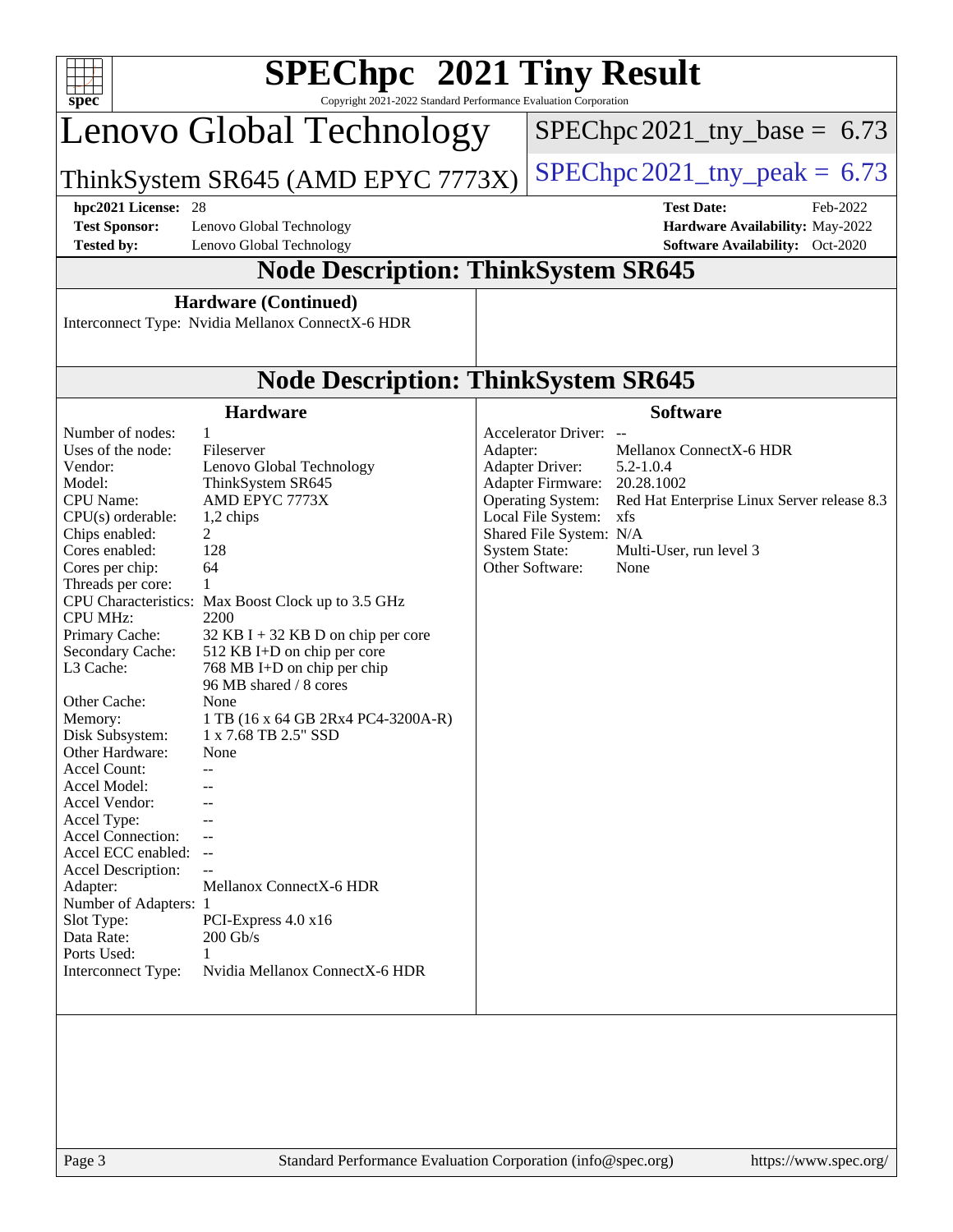| $SPEC$ hpc <sup><math>m</math></sup> 2021 Tiny Result<br>$spec^*$<br>Copyright 2021-2022 Standard Performance Evaluation Corporation    |                                                                                                                                     |                  |                                                                                                            |  |  |  |  |  |
|-----------------------------------------------------------------------------------------------------------------------------------------|-------------------------------------------------------------------------------------------------------------------------------------|------------------|------------------------------------------------------------------------------------------------------------|--|--|--|--|--|
|                                                                                                                                         | Lenovo Global Technology                                                                                                            |                  | $SPEC$ hpc 2021_tny_base = 6.73                                                                            |  |  |  |  |  |
|                                                                                                                                         | ThinkSystem SR645 (AMD EPYC 7773X)                                                                                                  |                  | $SPEC$ hpc 2021_tny_peak = 6.73                                                                            |  |  |  |  |  |
| hpc2021 License: 28<br><b>Test Sponsor:</b><br><b>Tested by:</b>                                                                        | Lenovo Global Technology<br>Lenovo Global Technology                                                                                |                  | <b>Test Date:</b><br>Feb-2022<br>Hardware Availability: May-2022<br><b>Software Availability:</b> Oct-2020 |  |  |  |  |  |
|                                                                                                                                         | <b>Interconnect Description: Nvidia Mellanox ConnectX-6 HDR</b>                                                                     |                  |                                                                                                            |  |  |  |  |  |
|                                                                                                                                         | <b>Hardware</b>                                                                                                                     |                  | <b>Software</b>                                                                                            |  |  |  |  |  |
| Vendor:<br>Model:<br>Switch Model:<br>Number of Switches: 1<br>Number of Ports:<br>Data Rate:<br>Firmware:<br>Topology:<br>Primary Use: | Nvidia<br>Nvidia Mellanox ConnectX-6 HDR<br>OM8700 Series<br>40<br>$200$ Gb/s<br>3.9.0606<br>Mesh<br><b>MPI Traffic, NFS Access</b> | $\mathcal{L}$ == |                                                                                                            |  |  |  |  |  |
|                                                                                                                                         |                                                                                                                                     |                  |                                                                                                            |  |  |  |  |  |

#### **[Submit Notes](http://www.spec.org/auto/hpc2021/Docs/result-fields.html#SubmitNotes)**

 The config file option 'submit' was used. submit = mpirun -host localhost -genv coll\_hcoll\_enable 1 -genv HCOLL\_MAIN\_IB=mlx5\_0:1 -genv UCX\_TLS=sm -genv pml ucx --map-by numa -np 16

#### **[General Notes](http://www.spec.org/auto/hpc2021/Docs/result-fields.html#GeneralNotes)**

Environment variables set by runhpc before the start of the run: UCX\_MEMTYPE\_CACHE = "n" UCX\_TLS = "self,shm,cuda\_copy"

Numa Information: available: 16 nodes (0-15) node 0 cpus: 0 1 2 3 4 5 6 7 node 1 cpus: 8 9 10 11 12 13 14 15 node 2 cpus: 16 17 18 19 20 21 22 23 node 3 cpus: 24 25 26 27 28 29 30 31 node 4 cpus: 32 33 34 35 36 37 38 39 node 5 cpus: 40 41 42 43 44 45 46 47 node 6 cpus: 48 49 50 51 52 53 54 55 node 7 cpus: 56 57 58 59 60 61 62 63 node 8 cpus: 64 65 66 67 68 69 70 71 node 9 cpus: 72 73 74 75 76 77 78 79 node 10 cpus: 80 81 82 83 84 85 86 87 node 11 cpus: 88 89 90 91 92 93 94 95 node 12 cpus: 96 97 98 99 100 101 102 103 node 13 cpus: 104 105 106 107 108 109 110 111 node 14 cpus: 112 113 114 115 116 117 118 119 node 15 cpus: 120 121 122 123 124 125 126 127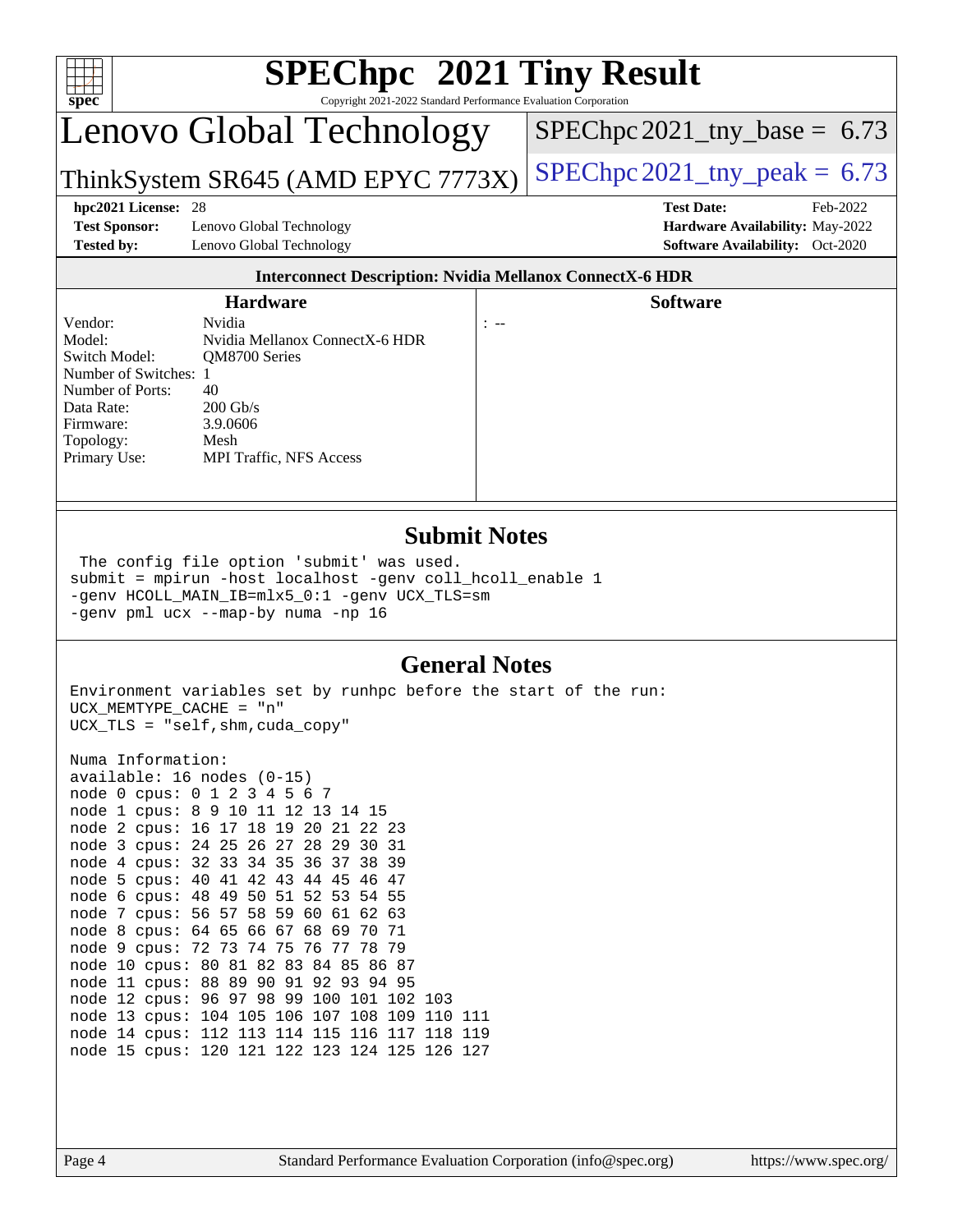| u |  |  |  |  |  |  |  |
|---|--|--|--|--|--|--|--|

# **[SPEChpc](http://www.spec.org/auto/hpc2021/Docs/result-fields.html#SPEChpc2021TinyResult) [2021 Tiny Result](http://www.spec.org/auto/hpc2021/Docs/result-fields.html#SPEChpc2021TinyResult)**

Copyright 2021-2022 Standard Performance Evaluation Corporation

# Lenovo Global Technology

 $SPEChpc2021_tny_base = 6.73$  $SPEChpc2021_tny_base = 6.73$ 

ThinkSystem SR645 (AMD EPYC 7773X) SPEChpc  $2021$ \_tny\_peak = 6.73

**[Test Sponsor:](http://www.spec.org/auto/hpc2021/Docs/result-fields.html#TestSponsor)** Lenovo Global Technology **[Hardware Availability:](http://www.spec.org/auto/hpc2021/Docs/result-fields.html#HardwareAvailability)** May-2022 **[Tested by:](http://www.spec.org/auto/hpc2021/Docs/result-fields.html#Testedby)** Lenovo Global Technology **[Software Availability:](http://www.spec.org/auto/hpc2021/Docs/result-fields.html#SoftwareAvailability)** Oct-2020

**[hpc2021 License:](http://www.spec.org/auto/hpc2021/Docs/result-fields.html#hpc2021License)** 28 **[Test Date:](http://www.spec.org/auto/hpc2021/Docs/result-fields.html#TestDate)** Feb-2022

### **[Compiler Version Notes](http://www.spec.org/auto/hpc2021/Docs/result-fields.html#CompilerVersionNotes)**

| 505.1bm_t(base) 513.soma_t(base) 518.tealeaf_t(base) 521.miniswp_t(base)<br>CC.<br>$534.$ hpqmqfv t(base)                                                                                             |
|-------------------------------------------------------------------------------------------------------------------------------------------------------------------------------------------------------|
| Intel(R) C Intel(R) 64 Compiler Classic for applications running on Intel(R)<br>64, Version 2021.5.0 Build 20211109 000000<br>Copyright (C) 1985-2021 Intel Corporation. All rights reserved.         |
| $CXXC$ 532.sph exa $t(base)$                                                                                                                                                                          |
| $Intel(R)$ C++ Intel(R) 64 Compiler Classic for applications running on<br>Intel(R) 64, Version 2021.5.0 Build 20211109_000000<br>Copyright (C) 1985-2021 Intel Corporation. All rights reserved.     |
| ===========================<br>519.clvleaf t(base) 528.pot3d t(base) 535.weather t(base)<br>FC.                                                                                                       |
| Intel(R) Fortran Intel(R) $64$ Compiler Classic for applications running on<br>Intel(R) 64, Version 2021.5.0 Build 20211109_000000<br>Copyright (C) 1985-2021 Intel Corporation. All rights reserved. |
|                                                                                                                                                                                                       |

### **[Base Compiler Invocation](http://www.spec.org/auto/hpc2021/Docs/result-fields.html#BaseCompilerInvocation)**

[C benchmarks](http://www.spec.org/auto/hpc2021/Docs/result-fields.html#Cbenchmarks): [mpiicc](https://www.spec.org/hpc2021/results/res2022q1/hpc2021-20220221-00079.flags.html#user_CCbase_mpiicc)

| $C_{++}$ benchmarks: |
|----------------------|
| mpiicpc              |

[Fortran benchmarks](http://www.spec.org/auto/hpc2021/Docs/result-fields.html#Fortranbenchmarks): [mpiifort](https://www.spec.org/hpc2021/results/res2022q1/hpc2021-20220221-00079.flags.html#user_FCbase_mpiifort)

## **[Base Portability Flags](http://www.spec.org/auto/hpc2021/Docs/result-fields.html#BasePortabilityFlags)**

513.soma\_t: [-DSPEC\\_NO\\_VAR\\_ARRAY\\_REDUCE](https://www.spec.org/hpc2021/results/res2022q1/hpc2021-20220221-00079.flags.html#b513.soma_t_basePORTABILITY_DSPEC_NO_VAR_ARRAY_REDUCE)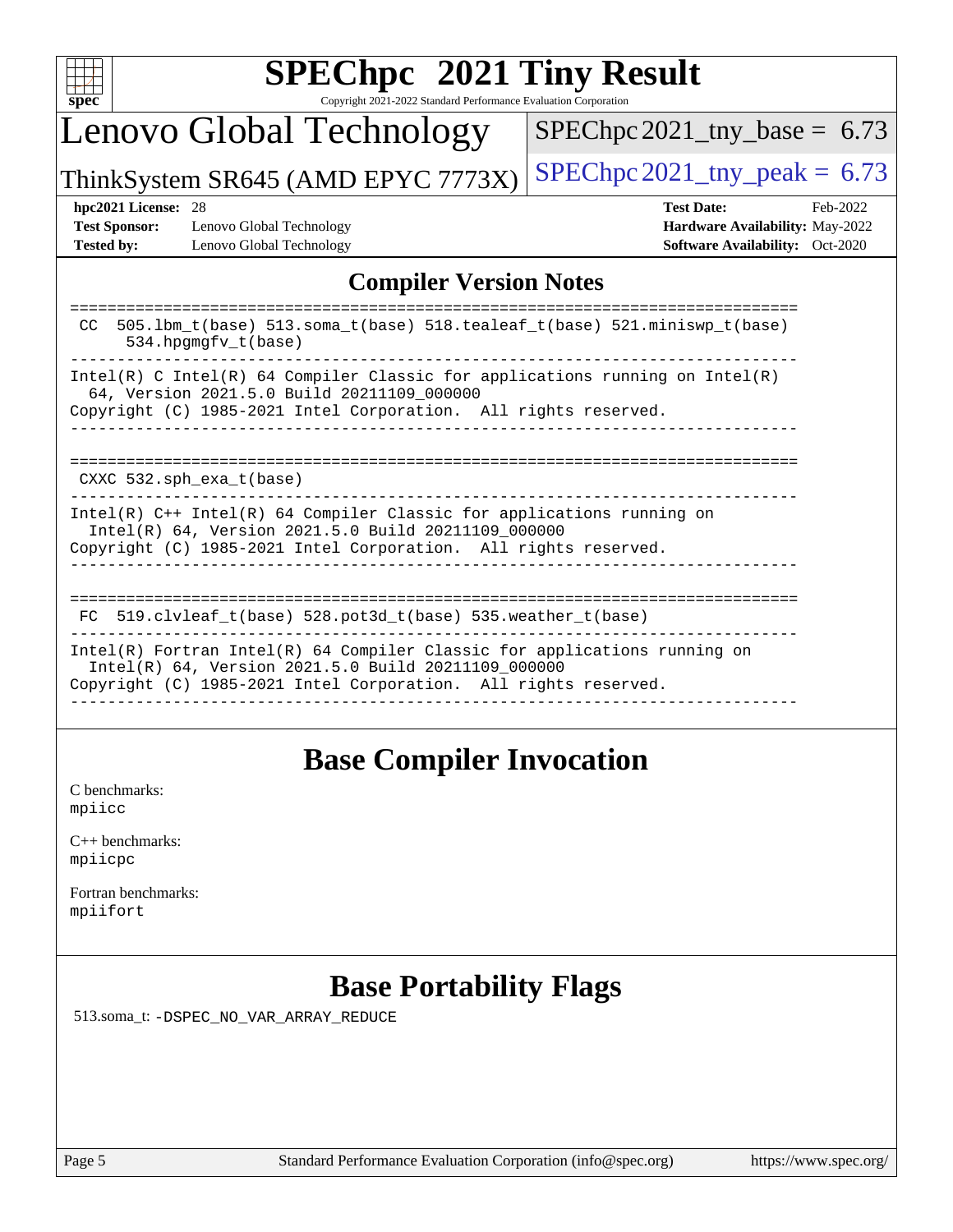

# **[SPEChpc](http://www.spec.org/auto/hpc2021/Docs/result-fields.html#SPEChpc2021TinyResult) [2021 Tiny Result](http://www.spec.org/auto/hpc2021/Docs/result-fields.html#SPEChpc2021TinyResult)**

Copyright 2021-2022 Standard Performance Evaluation Corporation

## Lenovo Global Technology

SPEChpc 2021 tny base =  $6.73$ 

ThinkSystem SR645 (AMD EPYC 7773X) SPEChpc  $2021$ \_tny\_peak = 6.73

**[Test Sponsor:](http://www.spec.org/auto/hpc2021/Docs/result-fields.html#TestSponsor)** Lenovo Global Technology **[Hardware Availability:](http://www.spec.org/auto/hpc2021/Docs/result-fields.html#HardwareAvailability)** May-2022 **[Tested by:](http://www.spec.org/auto/hpc2021/Docs/result-fields.html#Testedby)** Lenovo Global Technology **[Software Availability:](http://www.spec.org/auto/hpc2021/Docs/result-fields.html#SoftwareAvailability)** Oct-2020

**[hpc2021 License:](http://www.spec.org/auto/hpc2021/Docs/result-fields.html#hpc2021License)** 28 **[Test Date:](http://www.spec.org/auto/hpc2021/Docs/result-fields.html#TestDate)** Feb-2022

## **[Base Optimization Flags](http://www.spec.org/auto/hpc2021/Docs/result-fields.html#BaseOptimizationFlags)**

[C benchmarks](http://www.spec.org/auto/hpc2021/Docs/result-fields.html#Cbenchmarks):

[-Ofast](https://www.spec.org/hpc2021/results/res2022q1/hpc2021-20220221-00079.flags.html#user_CCbase_Ofast) [-no-prec-div](https://www.spec.org/hpc2021/results/res2022q1/hpc2021-20220221-00079.flags.html#user_CCbase_f-no-prec-div) [-march=core-avx2](https://www.spec.org/hpc2021/results/res2022q1/hpc2021-20220221-00079.flags.html#user_CCbase_CORE-AVX2_2c5997f98352d7dc5789dcce7df29e0d7599b38cc63680298b9b0ef26c2ad2ab61de257451908bf5a6f8d32cb814b956b4f5166216751d3810af5e69876dd450) [-ipo](https://www.spec.org/hpc2021/results/res2022q1/hpc2021-20220221-00079.flags.html#user_CCbase_f-ipo) [-qopenmp](https://www.spec.org/hpc2021/results/res2022q1/hpc2021-20220221-00079.flags.html#user_CCbase_qopenmp) [-ansi-alias](https://www.spec.org/hpc2021/results/res2022q1/hpc2021-20220221-00079.flags.html#user_CCbase_f-ansi-alias) [C++ benchmarks](http://www.spec.org/auto/hpc2021/Docs/result-fields.html#CXXbenchmarks): [-Ofast](https://www.spec.org/hpc2021/results/res2022q1/hpc2021-20220221-00079.flags.html#user_CXXbase_Ofast) [-no-prec-div](https://www.spec.org/hpc2021/results/res2022q1/hpc2021-20220221-00079.flags.html#user_CXXbase_f-no-prec-div) [-march=core-avx2](https://www.spec.org/hpc2021/results/res2022q1/hpc2021-20220221-00079.flags.html#user_CXXbase_CORE-AVX2_2c5997f98352d7dc5789dcce7df29e0d7599b38cc63680298b9b0ef26c2ad2ab61de257451908bf5a6f8d32cb814b956b4f5166216751d3810af5e69876dd450) [-ipo](https://www.spec.org/hpc2021/results/res2022q1/hpc2021-20220221-00079.flags.html#user_CXXbase_f-ipo) [-qopenmp](https://www.spec.org/hpc2021/results/res2022q1/hpc2021-20220221-00079.flags.html#user_CXXbase_qopenmp) [-ansi-alias](https://www.spec.org/hpc2021/results/res2022q1/hpc2021-20220221-00079.flags.html#user_CXXbase_f-ansi-alias)

[Fortran benchmarks:](http://www.spec.org/auto/hpc2021/Docs/result-fields.html#Fortranbenchmarks) [-Ofast](https://www.spec.org/hpc2021/results/res2022q1/hpc2021-20220221-00079.flags.html#user_FCbase_Ofast) [-no-prec-div](https://www.spec.org/hpc2021/results/res2022q1/hpc2021-20220221-00079.flags.html#user_FCbase_f-no-prec-div) [-march=core-avx2](https://www.spec.org/hpc2021/results/res2022q1/hpc2021-20220221-00079.flags.html#user_FCbase_CORE-AVX2_2c5997f98352d7dc5789dcce7df29e0d7599b38cc63680298b9b0ef26c2ad2ab61de257451908bf5a6f8d32cb814b956b4f5166216751d3810af5e69876dd450) [-ipo](https://www.spec.org/hpc2021/results/res2022q1/hpc2021-20220221-00079.flags.html#user_FCbase_f-ipo) [-qopenmp](https://www.spec.org/hpc2021/results/res2022q1/hpc2021-20220221-00079.flags.html#user_FCbase_qopenmp)

## **[Peak Optimization Flags](http://www.spec.org/auto/hpc2021/Docs/result-fields.html#PeakOptimizationFlags)**

[C benchmarks](http://www.spec.org/auto/hpc2021/Docs/result-fields.html#Cbenchmarks):

505.lbm\_t: basepeak = yes

513.soma\_t: basepeak = yes

518.tealeaf\_t: basepeak = yes

 $521$ .miniswp\_t: basepeak = yes

534.hpgmgfv\_t: basepeak = yes

[C++ benchmarks:](http://www.spec.org/auto/hpc2021/Docs/result-fields.html#CXXbenchmarks)

 $532.\text{sph\_exa\_t: basepeak}$  = yes

[Fortran benchmarks](http://www.spec.org/auto/hpc2021/Docs/result-fields.html#Fortranbenchmarks):

 $519$ .clvleaf\_t: basepeak = yes

 $528.$ pot $3d_t$ : basepeak = yes

535.weather\_t: basepeak = yes

The flags file that was used to format this result can be browsed at [http://www.spec.org/hpc2021/flags/Intel\\_compiler\\_flags.2021-10-20.html](http://www.spec.org/hpc2021/flags/Intel_compiler_flags.2021-10-20.html)

You can also download the XML flags source by saving the following link: [http://www.spec.org/hpc2021/flags/Intel\\_compiler\\_flags.2021-10-20.xml](http://www.spec.org/hpc2021/flags/Intel_compiler_flags.2021-10-20.xml)